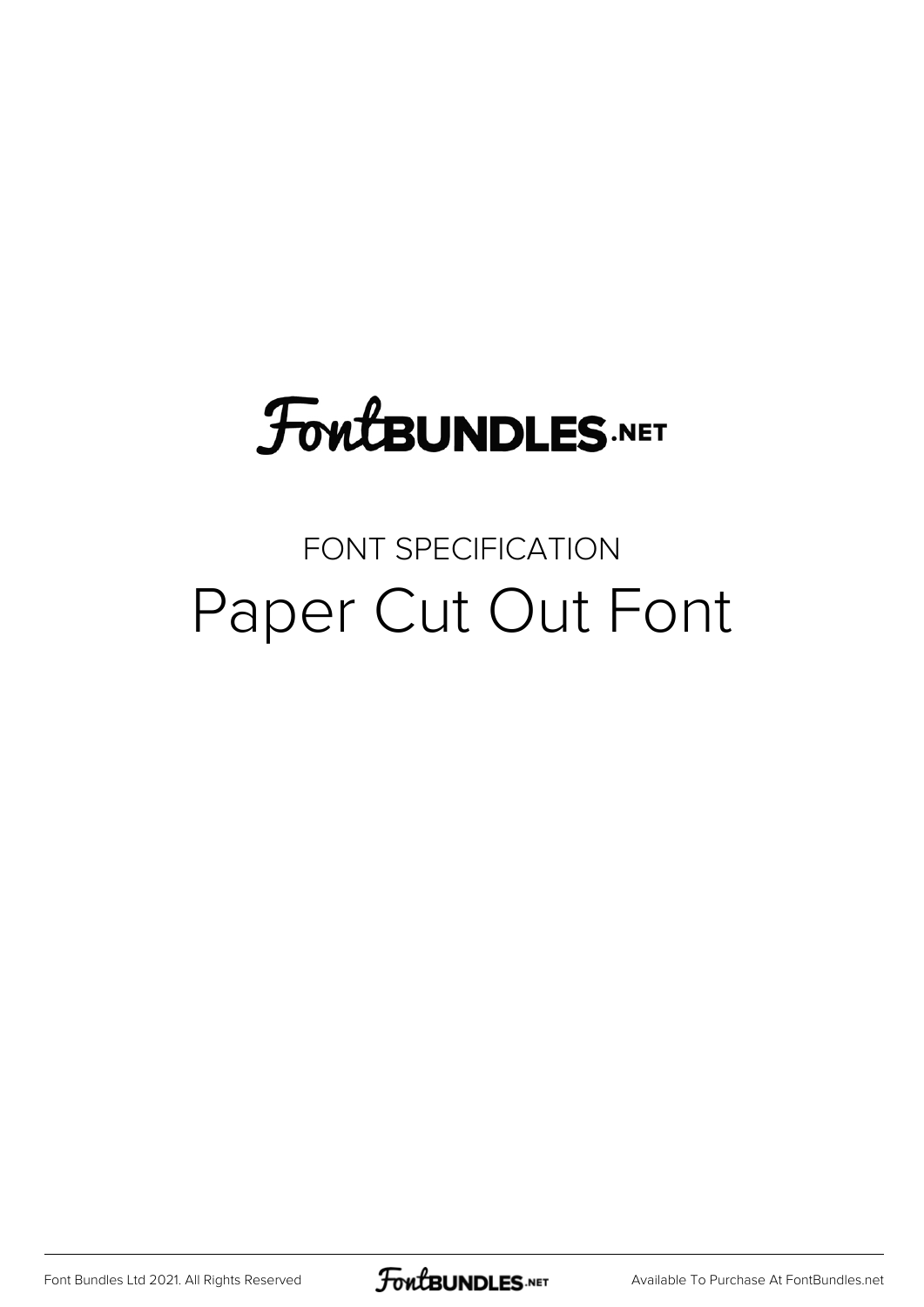

**Uppercase Characters** 

### ABCDEFGHIJKLMNOPORSTUVWXYZ

Lowercase Characters

### ABCDEFGHIJKLMNOPORSTUVWXYZ

**Numbers** 



**Punctuation and Symbols** 



All Other Glyphs



 $E E I I I I N O$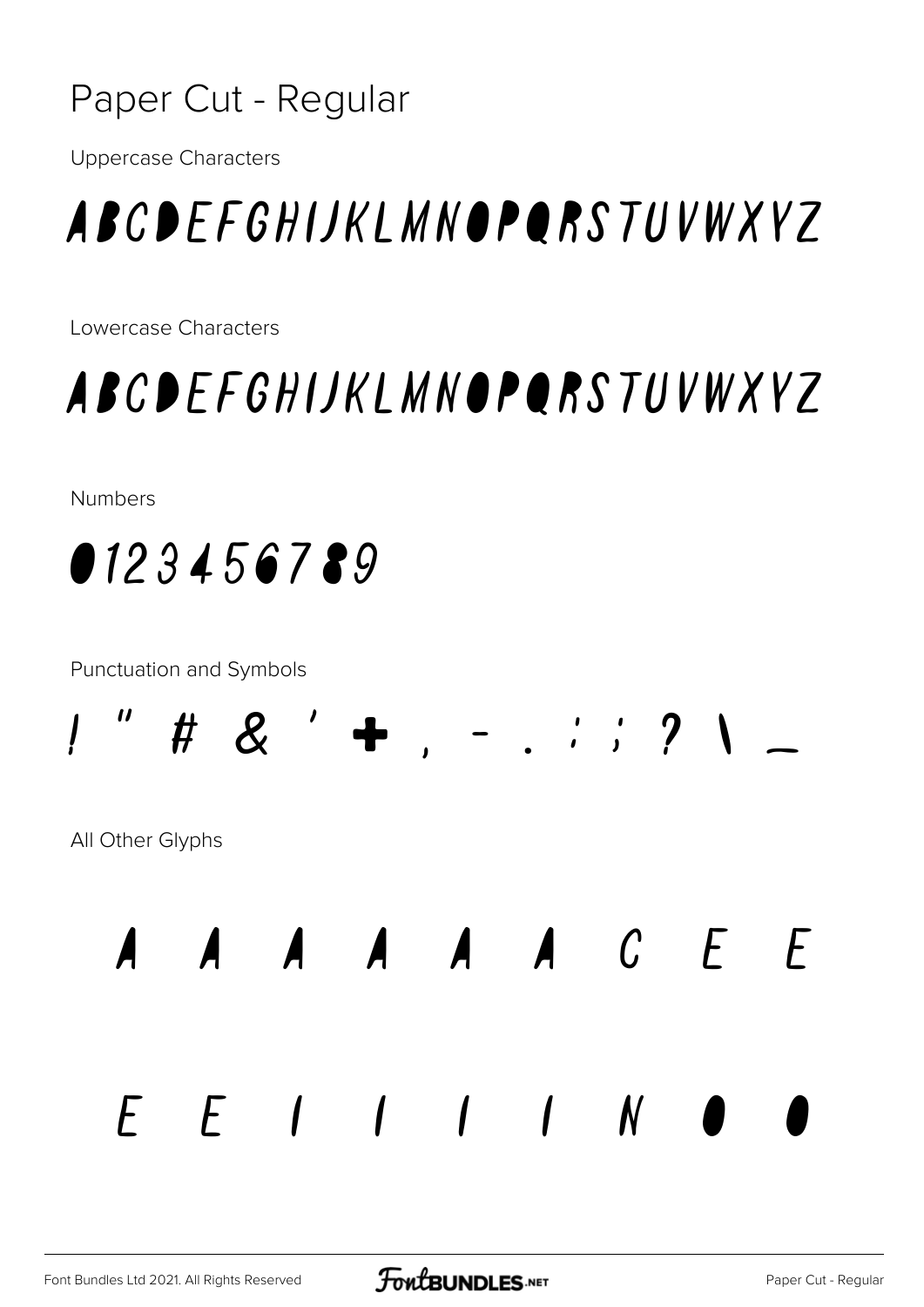#### $\mathsf{Y}$  $\bullet$ A A A A A C E E  $\overline{A}$  $E E I I I I N O$ 1  $\bullet$  U U U U  $\mathsf{Y}$  $\mathcal{L}(\mathcal{L})$  $\overline{u}$  $\overline{\phantom{a}}$  $\boldsymbol{u}$  $\mathsf{V}$  $\overline{V}$  $\overline{\mathsf{M}}$

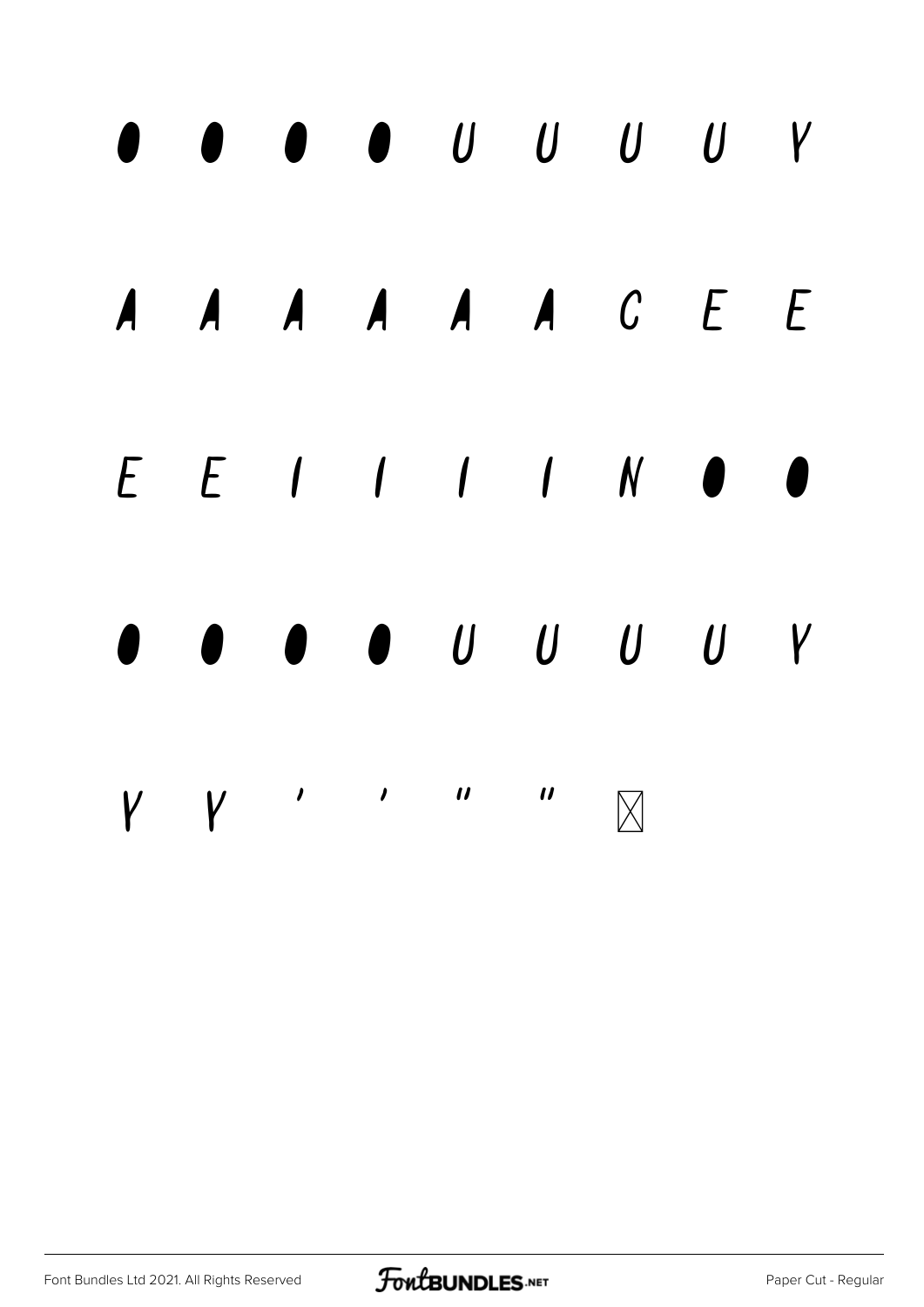#### PaperCut Sharp - Regular

**Uppercase Characters** 

## ABCDEFGHIJKI MNOPORSTUVWXY  $\boldsymbol{7}$

Lowercase Characters

## ABCDEFGHIJKLMNOPORSTUVWXY  $\boldsymbol{7}$

**Numbers** 



Punctuation and Symbols